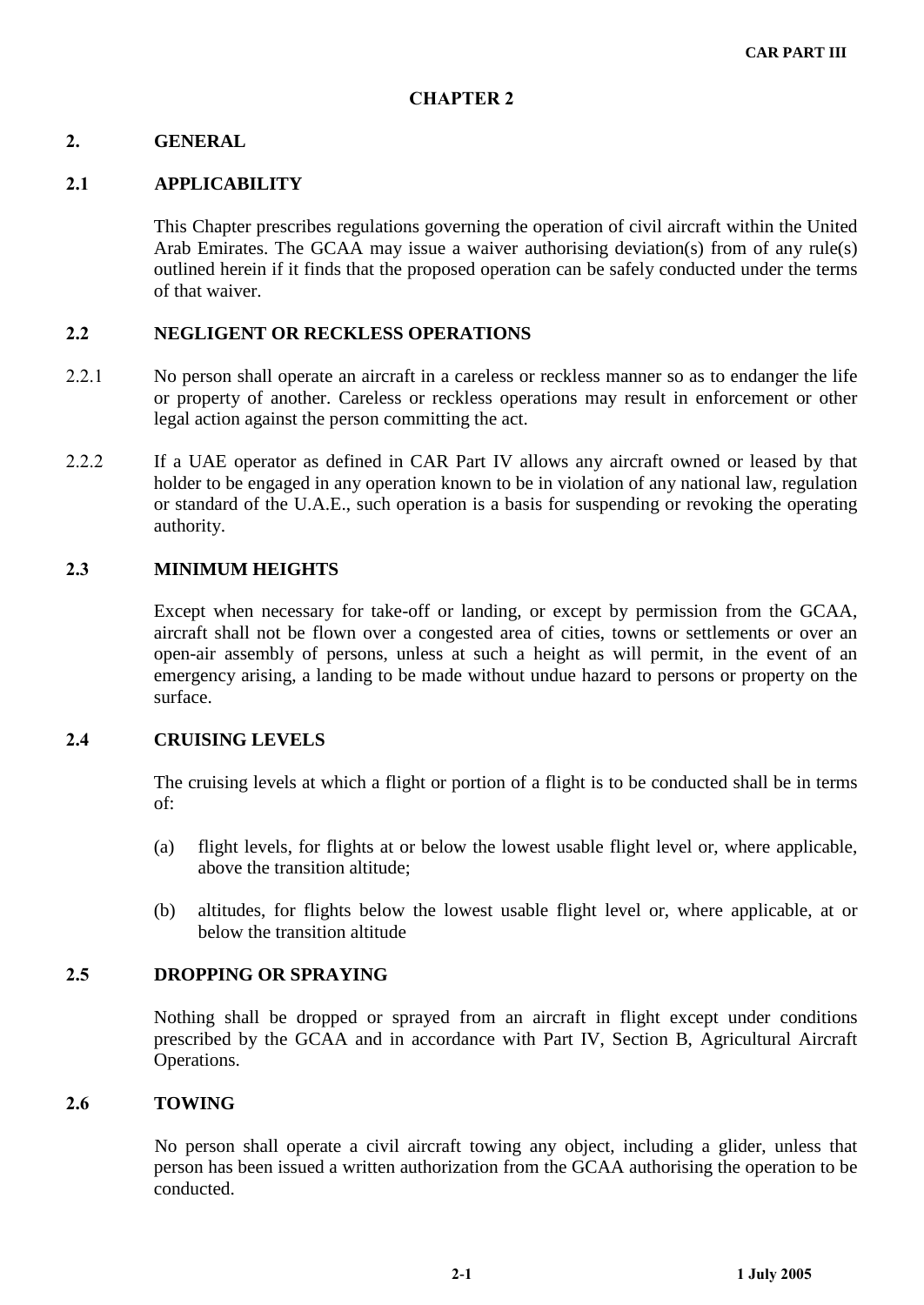# **PARACHUTE DESCENTS**

Except in emergency, no pilot in command shall allow, and no person shall make, a parachute jump from an aircraft within the United Arab Emirates unless in compliance with Part IV, Special operations, Section C, Parachuting Operations.

# **AEROBATIC FLIGHT**

- 2.8.1 Unless specifically authorized by the GCAA no person shall operate an aircraft in aerobatic flight. Once authorized, no person shall operate an aircraft in aerobatic flight:
	- (a) over any congested area of a city, town, or settlement;
	- (b) over an open air assembly of persons;
	- (c) within a control area (unless authorized by ATC), control zone, or airway;
	- (d) below an altitude of  $1500$  feet above the surface: or
	- (e) when the flight visibility is less than  $8 \text{ km}$ .
- 2.8.2 A pilot of an aircraft authorized under paragraph 2.8.1, when carrying any person other than a crew member, shall not execute any initial manoeuvre that exceeds:
	- (a) a bank of 60 degrees relative to the horizon; or
	- (b) a nose-up or nose-down attitude of 30 degrees relative to the horizon;

unless each occupant of the aircraft is wearing an approved parachute

- 2.8.3 Paragraph 2.8.2 above does not apply to:
	- (a) flight tests for pilot licensing or ratings; or
	- (b) spins or other flight manoeuvres required by the regulations for any licence or rating when administered by a licensed pilot having a valid flight instructor rating;

# **FORMATION FLIGHTS**

- 2.9.1 No person shall operate an aircraft in formation flight except with the authority of the GCAA.
- 2.9.2 No person shall operate an aircraft, carrying passengers for hire, in formation flight.
- 2.9.3 Aircraft shall not be flown in formation except by pre-arrangement amongst the pilots in command of the aircraft taking part in the flight and, for formation flight in controlled airspace, in accordance with the conditions prescribed by the appropriate ATS authority(ies). These conditions shall include the following:
	- (a) the formation operates as a single aircraft with regard to navigation and position reporting;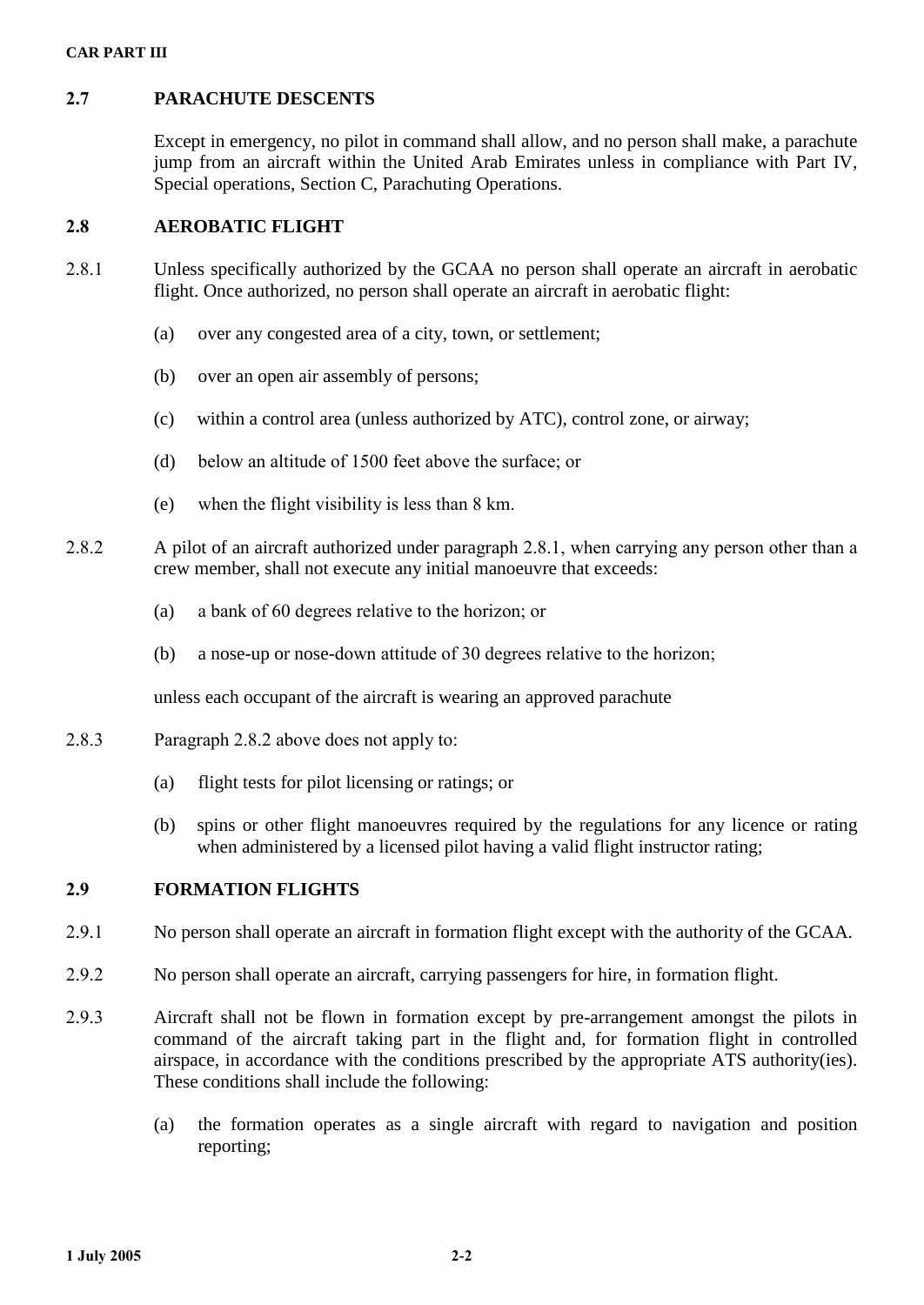- (b) separation between aircraft in the flight shall be the responsibility of the flight leader and the pilots in command of the other aircraft in the flight and shall include periods of transition when aircraft are manoeuvring to attain their own separation within the formation and during join-up and break-away; and
- (c) a distance not exceeding 1 km laterally and longitudinally and 100 feet vertically from the flight leader shall be maintained by each aircraft.

#### **UNMANNED FREE BALLOONS**

An unmanned free balloon shall be operated in such a manner as to minimize hazards to persons, property or other aircraft and in accordance with the conditions specified by the GCAA

## **PROHIBITED AREAS AND RESTRICTED AREAS**

- Aircraft shall not be flown in a restricted area, or in a prohibited area, the particulars of which have been duly published, except in accordance with the conditions of the restrictions or by permission of the State over whose territory the areas are established.
- Aircraft shall not be flown in a prohibited area within the Emirates FIR, the particulars of which have been duly published, at any time.

#### **RESTRICTED OPERATIONS**

- 2.12.1 No aircraft constructed in Israel or departing from airports in Israel shall be permitted to service, refuel, or land at any airport or aerodrome within the Emirates FIR, nor will any aircraft be cleared from any airport or aerodrome within the Emirates FIR to any airport in Israel.
- 2.12.2 No aircraft shall operate into a United Nations sanctioned area without prior approval from the GCAA.

#### **FLIGHT RESTRICTIONS NEAR PUBLIC FIGURES**

No person shall operate an aircraft over or in the vicinity of any area to be visited or travelled by the President, Sheikhs, or other public figures contrary to the restrictions established by the GCAA, DCA or ATC.

# **TEST FLIGHT AREAS**

No person shall flight test an aircraft except over open water, or sparsely populated areas having light air traffic and only then in accordance with any conditions specified by the GCAA and the provisions of Part V of these regulations.

#### **PROXIMITY**

An aircraft shall not be operated in such proximity to another aircraft as to create a collision hazard.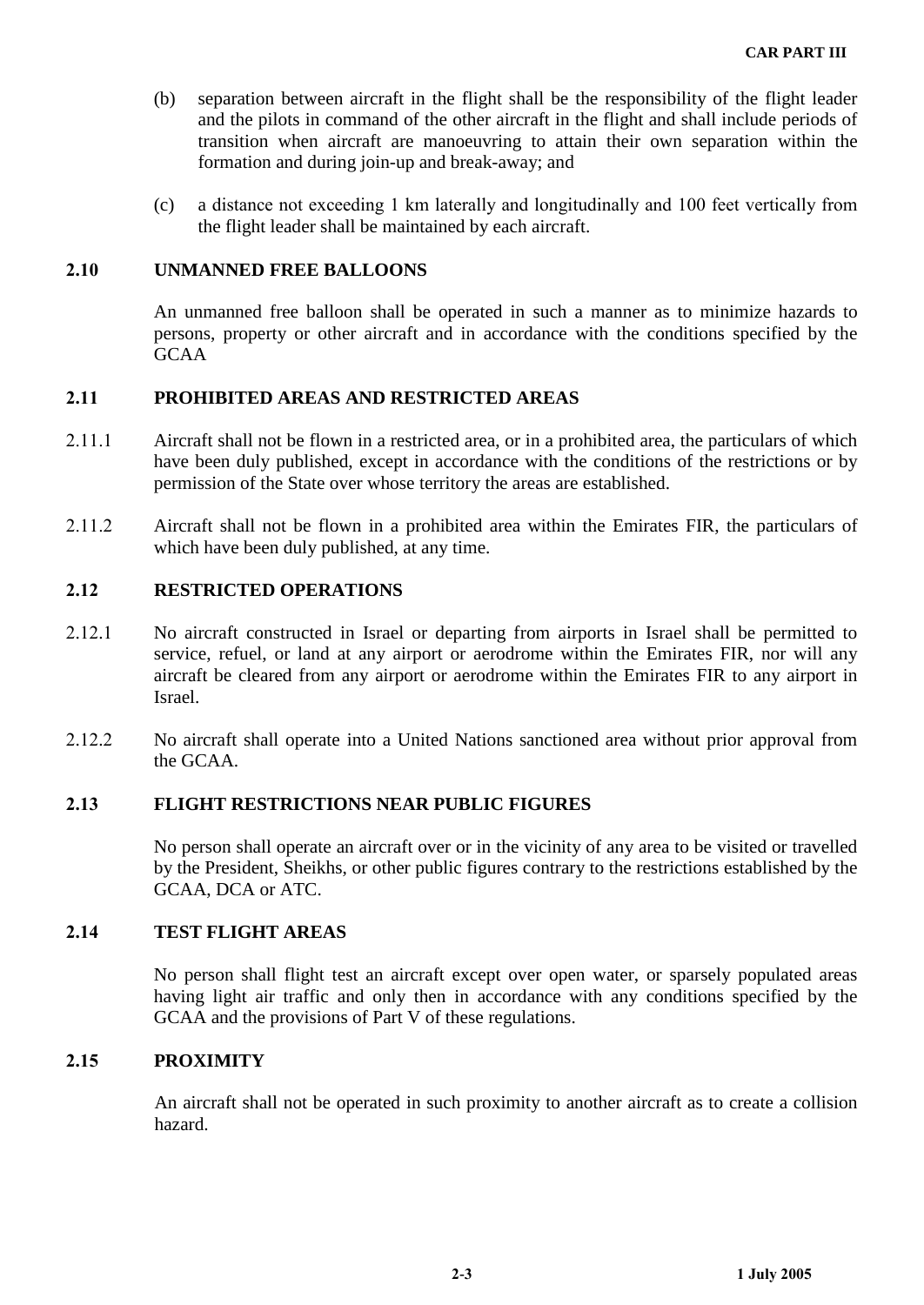#### **CAR PART III**

# **RIGHT OF WAY RULES**

## **General**

- When weather conditions permit, regardless of whether an operation is conducted under Instrument Flight Rules or Visual Flight Rules, vigilance shall be maintained by each person operating an aircraft so as to see and avoid other aircraft in compliance with this Chapter.
- An aircraft that is obliged by the following rules to keep out of the way of another shall avoid passing over, under or in front of the other, unless it passes well clear and takes into account the effects of aircraft wake turbulence.
- 2.16.1.3 An aircraft in distress has the right of way over all other air traffic.
- 2.16.1.4 The aircraft that has right of way shall maintain its heading and speed, but nothing in these rules shall relieve the pilot in command of an aircraft from the responsibility of taking such action, including collision avoidance manoeuvres based on resolution advisories provided by ACAS equipment, as will best avert collision.

## **Airborne Operations**

- 2.16.2.1 Approaching Head-On. When two aircraft are approaching head-on, or approximately so, and there is a danger of collision, each aircraft shall alter course to the right.
- 2.16.2.2 Converging. When aircraft are converging at approximately the same level, the aircraft that has the other on its right shall give way, except as follows,
	- (a) Power-driven aircraft heavier than air aircraft shall give way to airships, gliders and balloons;
	- (b) Airships shall give way to gliders and balloons;
	- (c) Gliders shall give way to balloons;
	- (d) Power-driven aircraft shall give way to aircraft, which are seen to be towing, or externally carrying, other aircraft or objects.
- 2.16.2.3 Overtaking. An overtaking aircraft is an aircraft that approaches another from the rear of a line forming an angle of less than 70 degrees with the plane of symmetry of the latter, i.e. is in such a position with reference to the other aircraft that at night it should be unable to see either of the aircraft's left or right navigation lights. An aircraft that is being overtaken has the right of way and the overtaking aircraft, whether climbing, descending or in horizontal flight, shall keep out of the way of the other aircraft by altering its heading to the right, and no subsequent change in the relative positions of the two aircraft shall absolve overtaking aircraft from this obligation until it is entirely past and clear.
- 2.16.2.4 Landing. An aircraft in flight, or operating on the ground or water, shall give way to aircraft landing or in the final stages of approach to land. When two or more heavier than air aircraft are approaching an aerodrome for the purpose of landing, aircraft at the higher level shall give way to aircraft at the lower level, but the latter shall not take advantage of this rule to cut in front of another which is on final stages of an approach to land, or to overtake that aircraft. Nevertheless, power-driven heavier-than-air aircraft shall give way to gliders
- 2.16.2.5 Emergency Landing. An aircraft that is aware that another is compelled to land shall give way to that aircraft.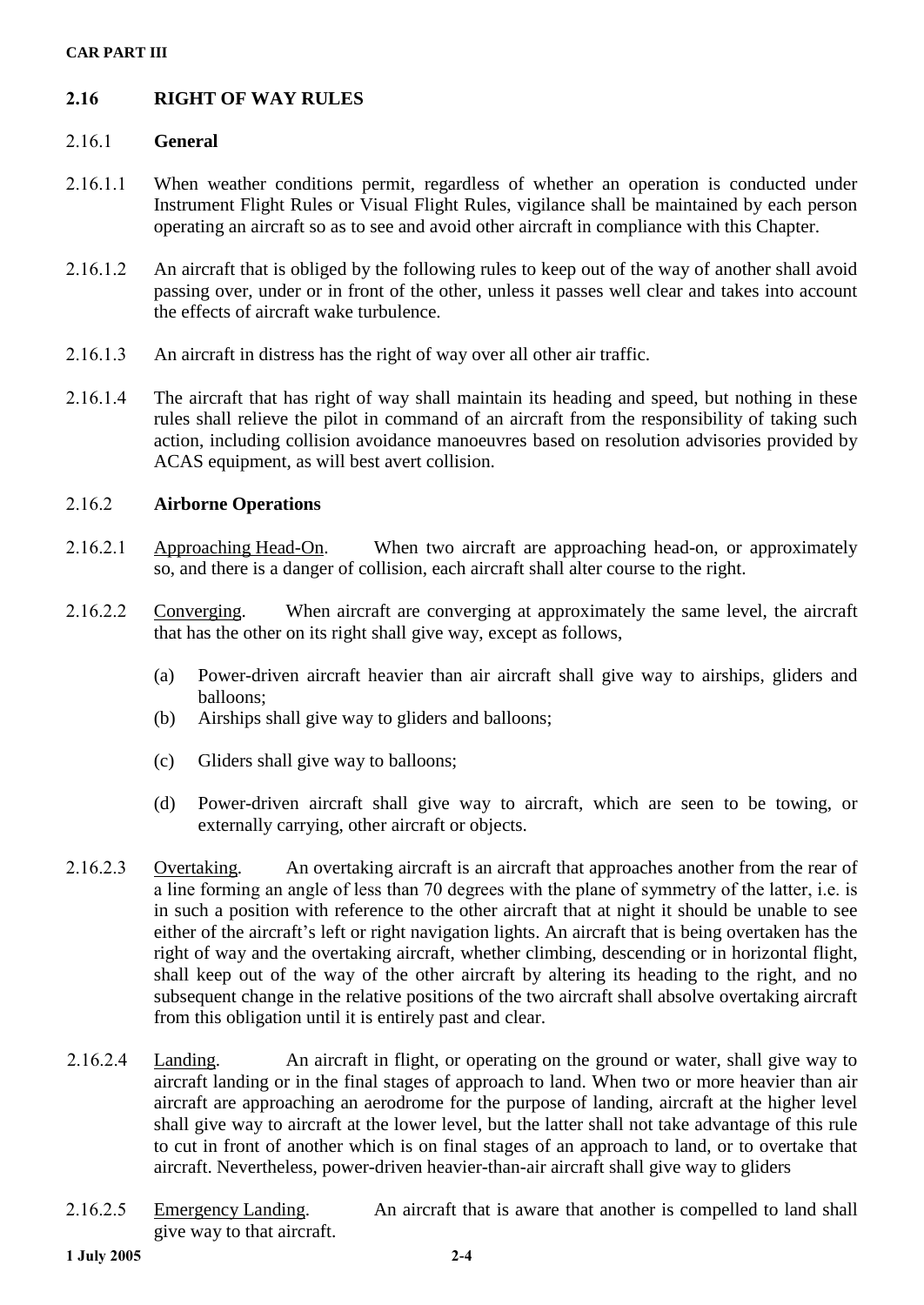2.16.2.6 Taking Off. An aircraft taxiing on the manoeuvring area of an aerodrome shall give way to aircraft taking off or about to take off.

#### **Surface Movement of Aircraft**

- 2.16.3.1 In case of danger of collision between two aircraft taxiing on the movement area of an aerodrome the following shall apply:
	- (a) Approaching Head-On. When two aircraft are approaching head on, or approximately so, each shall stop or where practicable alter its course to the right so as to keep well clear;
	- (b) Converging. When two aircraft are on a converging course, the one which has the other on its right shall give way;
	- (c) Overtaking. An aircraft which is being overtaken by another aircraft shall have the right-of-way and the overtaking aircraft shall keep well clear of the other aircraft.
- 2.16.3.2 An aircraft taxiing on the manoeuvring area shall stop and hold at all lighted stop bars and may proceed further when the lights are switched off.

## **Water Operations**

- When two aircraft or an aircraft and a vessel are approaching one another and there is a risk of collision, the aircraft shall proceed with careful regard to existing circumstances and conditions including the limitations of the respective craft.
- All aircraft on water shall also comply with requirements of the International Regulations for Preventing Collisions at Sea
- 2.16.4.3 In case of danger of collision between aircraft or vessels, the following shall apply:
	- (a) Converging. An aircraft, which has another aircraft or a vessel on its right shall give way so as to keep well clear.
	- (b) Approaching Head-On. An aircraft approaching another aircraft or a vessel head on, or approximately so, shall alter its heading to the right to keep well clear.
	- (c) Overtaking. The aircraft or vessel which is being overtaken has the right of way, and the one overtaking shall alter its heading to keep well clear.
	- (d) Landing and Taking Off. Aircraft landing on or taking off from the water shall, in so far as practicable, keep well clear of all vessels and avoid impeding their navigation.

#### 2.16.5 Avoidance of Collisions

Nothing in these regulations shall relieve the pilot in command of an aircraft from the responsibility of taking such action, including collision avoidance manoeuvres based on resolution advisories provided by ACAS equipment, as will best avert collision.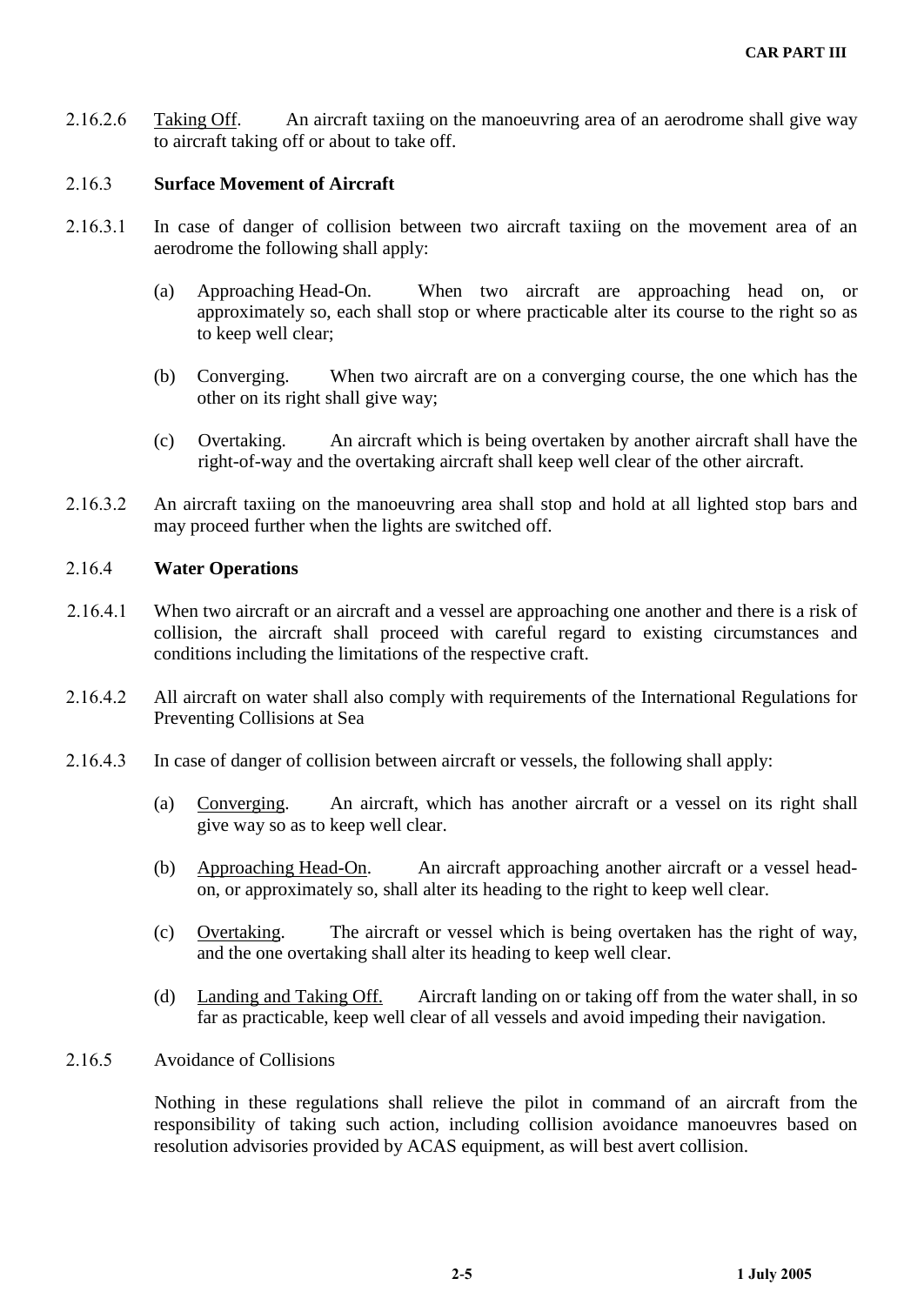#### **CAR PART III**

# **AIRCRAFT LIGHTS**

- $(2.17.1)$  Except as provided in paragraph  $(2.17.5)$  below, from sunset to sunrise or during any other period, which may be prescribed by the appropriate authority, all aircraft in flight shall display:
	- (a) anti-collision lights intended to attract attention to the aircraft; and
	- (b) navigation lights intended to indicate the relative path of the aircraft to an observer and other lights shall not be displayed if they are likely to be mistaken for these lights.
- 2.17.2 Except as provided in paragraph 2.17.5 below, from sunset to sunrise or during any other period prescribed by the appropriate authority:
	- (a) all aircraft moving on the movement area of an aerodrome shall display navigation lights intended to indicate the relative path of the aircraft to an observer and other lights shall not be displayed if they are likely to be mistaken for these lights;
	- (b) unless stationary and otherwise adequately illuminated, all aircraft on the movement area of an aerodrome shall display lights intended to indicate the extremities of their structure;
	- (c) all aircraft operating on the movement area of an aerodrome shall display lights intended to attract attention to the aircraft; and
	- (d) all aircraft on the movement area of an aerodrome whose engines are running shall display lights, which indicate that fact.
- 2.17.3 Except as provided in paragraph 2.17.5, below, all aircraft in flight and fitted with anticollision lights to meet the requirement sub-paragraph  $2.17.1$  (a) above, shall also display such lights outside the period specified in paragraph  $2.17.1$ .
- 2.17.4 Except as provided by paragraph  $2.17.5$ , all aircraft:
	- (a) operating on the movement area of an aerodrome and fitted with anti-collision lights to meet the requirement of sub-paragraph  $2.17.2$  (c); or
	- (b) on the movement area of an aerodrome and fitted with lights to meet the requirement of sub-paragraph  $2.17.2$  (d);

shall display such lights also outside the period specified in  $2.17.2$ .

- 2.17.5 A pilot shall be permitted to switch off or reduce the intensity of any flashing lights fitted to meet the requirements of paragraphs 2.17.1 through 2.17.3 above, if they do or are likely to:
	- (a) adversely affect the satisfactory performance of duties; or
	- (b) subject an outside observer to harmful dazzle.

#### **SIMULATED INSTRUMENT FLIGHTS**

An aircraft shall not be flown under simulated instrument flight conditions unless:

(a) fully functioning dual controls are installed in the aircraft; and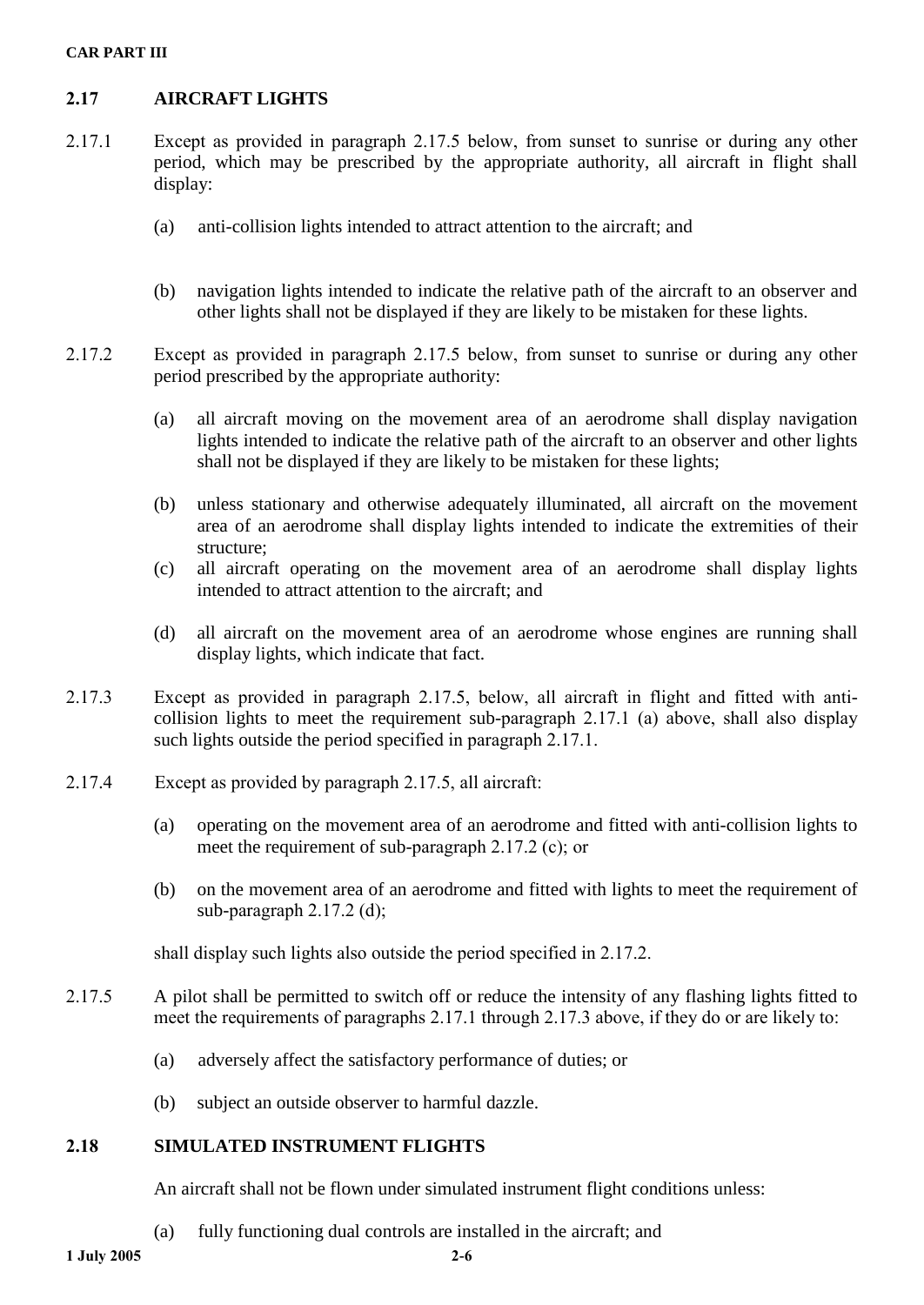(b) a qualified pilot occupies a control seat to act as safety pilot for the person who is flying under simulated instrument conditions. The safety pilot shall have adequate vision forward and to each side of the aircraft, or a competent observer in communication with the safety pilot shall occupy a position in the aircraft from which his field of vision adequately supplements that of the safety pilot.

# **OPERATION ON AND IN THE VICINITY OF AN AERODROME**

An aircraft operated on or in the vicinity of an aerodrome shall, whether or not within an aerodrome traffic zone:

- (a) observe other aerodrome traffic for the purpose of avoiding collision;
- (b) conform with or avoid the pattern of traffic formed by other aircraft in operation;
- (c) make all turns to the left, when approaching for a landing and after taking off, unless otherwise instructed;
- (d) land and take off into the wind unless safety, the runway configuration, or air traffic considerations determine that a different direction is preferable.

# **FLIGHT PLANS**

#### **General**

Information relative to an intended flight or portion of a flight, to be provided to ATS units, shall be in the form of a flight plan.

## **Requirement to Submit a Flight Plan**

A flight plan shall be submitted prior to operating:

- (a) any flight or portion thereof to be provided with air traffic control service;
- (b) any IFR flight within advisory airspace;
- (c) any flight within or into designated areas, or along designated routes, when so required by the appropriate ATS authority to facilitate the provision of flight information, alerting and search and rescue services.
- (d) any flight within or into designated areas, or along designated routes, when so required by the appropriate ATS authority to facilitate co-ordination with appropriate military units or with ATS units in adjacent States in order to avoid the possible need for interception for the purpose of identification;
- (e) any flights across international borders;
- (f) any VFR flight in Class E airspace within the Emirates FIR.

#### **Submission of a Flight Plan**

2.20.3.1 A flight plan shall be submitted before departure to an ATS reporting office or, during flight, transmitted to the appropriate ATS unit or air-ground control radio station, unless arrangements have been made for submission of repetitive flight plans.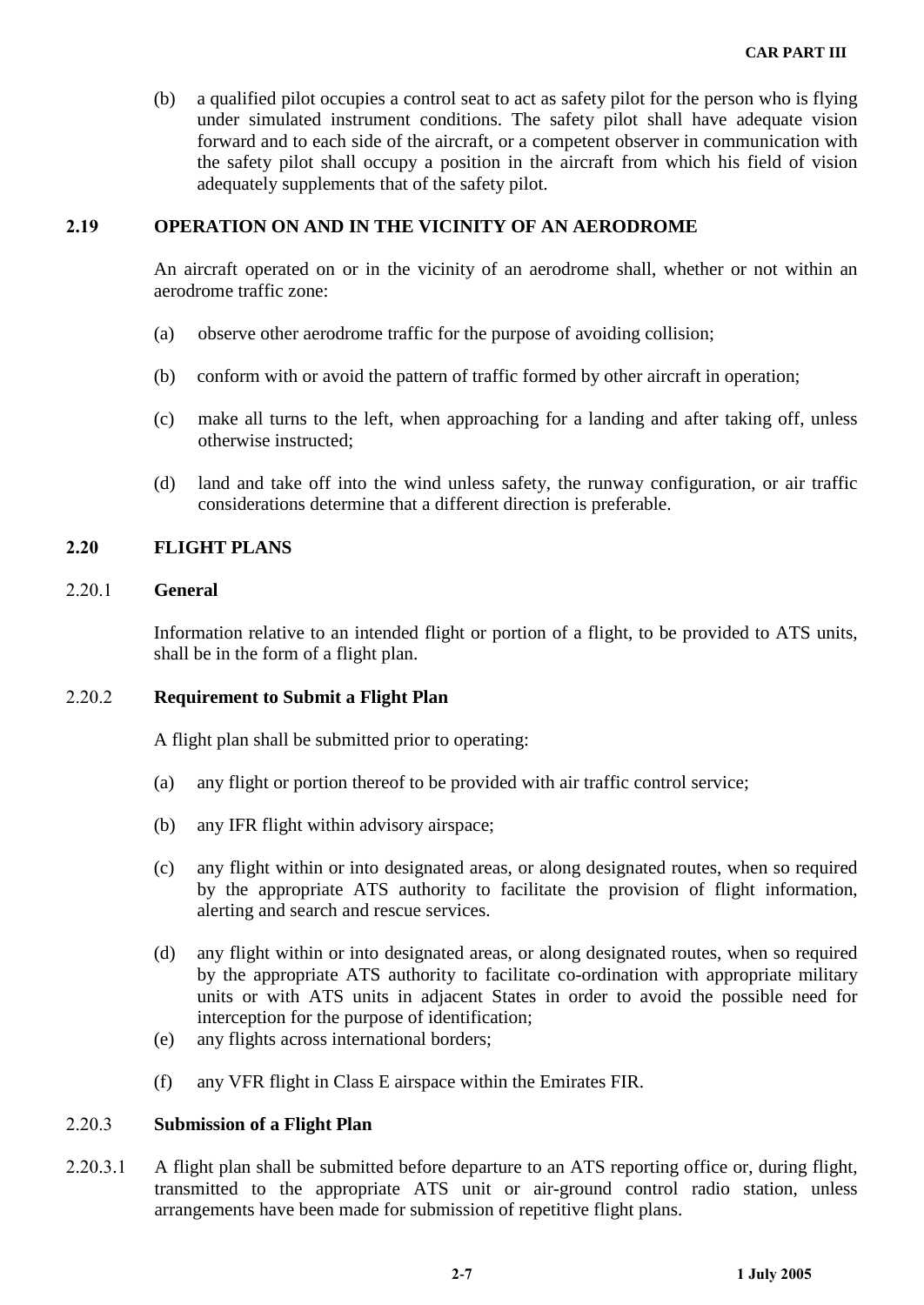#### **CAR PART III**

- 2.20.3.2 Unless otherwise prescribed by the appropriate ATS authority, a flight plan for a flight to be provided with air traffic control service or air traffic advisory service shall be submitted at least 60 minutes before departure, or, if submitted during flight, at a time which will ensure its receipt by the appropriate air traffic services unit at least ten minutes before the aircraft is estimated to reach;
	- (a) the intended point of entry into a control area or advisory area; or
	- (b) the point of crossing an airway or advisory route.

# **Contents Of The Flight Plan**

A flight plan shall comprise information regarding such of the following items as are considered relevant by the appropriate ATS authority:

- (a) Aircraft identification.
- (b) Flight rules and type of flight.
- (c) Number and type(s) of aircraft and wake turbulence category.
- (d) Equipment.
- (e) Departure aerodrome.
- (f) Estimated off-block time.
- (g) Cruising speed(s).
- (h) Cruising level(s).
- (i) Route to be followed.
- (j) Destination aerodrome and total estimated elapsed time.
- (k) Alternate aerodrome(s).
- (l) Fuel endurance.
- (m) Total number of persons on board.
- (n) Emergency and survival equipment.
- (o) Other information as requested by ATS.

# **Completion Of A Flight Plan**

- 2.20.5.1 Whatever the purpose for which it is submitted, a flight plan shall contain information, as applicable, on relevant items up to and including "Alternate aerodrome $(s)$ " regarding the whole route or the portion thereof for which the flight plan is submitted.
- 2.20.5.2 It shall, in addition, contain information, as applicable, on all other items when so prescribed by the appropriate ATS authority or when otherwise deemed necessary by the person submitting the flight plan.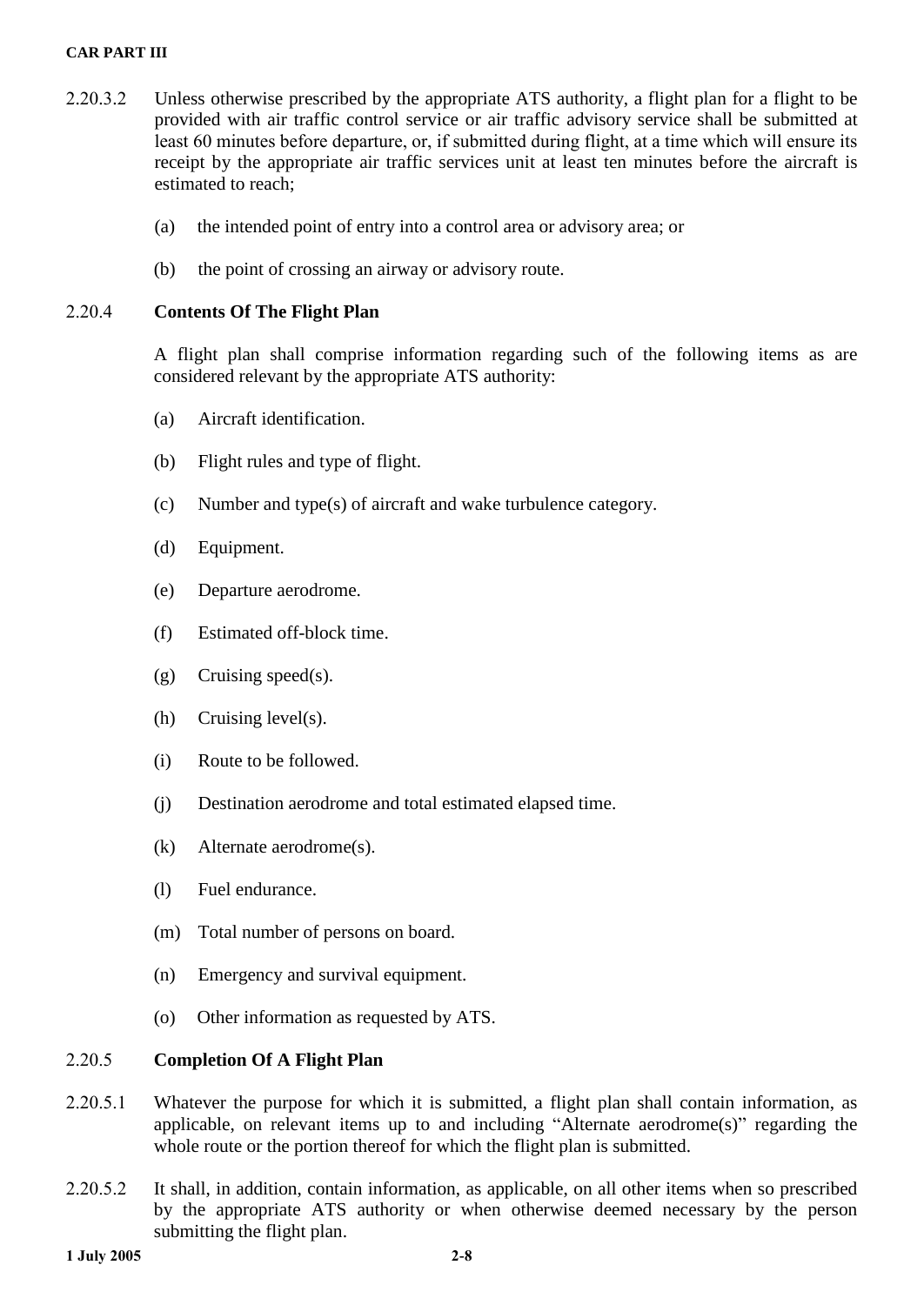# **Changes To A Flight Plan**

Subject to the provisions of paragraph 2.33.3, all changes to a flight plan submitted for an IFR flight, or a VFR flight operated as a controlled flight, shall be reported as soon as practicable to the appropriate air traffic services unit.

For other VFR flights, significant changes to a flight plan shall be reported as soon as practicable to the appropriate air traffic services unit.

## 2.20.7 Closing A Flight Plan

- 2.20.7.1 Unless otherwise prescribed by the appropriate ATS authority, a report of arrival shall be made either in person, by radiotelephony or via data link at the earliest possible moment after landing, to the appropriate ATS unit at the arrival aerodrome, by any flight for which a flight plan has been submitted covering the entire flight or the remaining portion of a flight to the destination aerodrome.
- 2.20.7.2 When a flight plan has been submitted only in respect of a portion of a flight, other than the remaining portion of a flight to destination, it shall, when required, be closed by an appropriate report to the relevant ATS unit.
- 2.20.7.3 When no ATS unit exists at the arrival aerodrome, the arrival report, when required, shall be made as soon as practicable after landing and by the quickest means available to the nearest ATS unit.
- 2.20.7.4 When communications facilities at the arrival aerodrome are known to be inadequate and alternate arrangements for the handling of arrival reports on the ground are not available the following action shall be taken. Immediately prior to landing the aircraft shall, if practicable, transmit to the appropriate ATS unit, a message comparable to an arrival report, where such report is required. Normally, this transmission shall be made to the aeronautical station serving the ATS unit in charge of the FIR in which the aircraft is operated.
- 2.20.7.5 Arrival reports made by aircraft shall contain the following elements of information:
	- (a) aircraft identification;
	- (b) departure aerodrome;
	- (c) destination aerodrome (only in case of a diversionary landing);
	- (d) arrival aerodrome;
	- (e) time of arrival.

## **SIGNALS**

- 2.21.1 Upon observing or receiving any of the signals given in ICAO Annex 2, Appendix 1, aircraft shall take such action as may be required by the interpretation of the signal.
- 2.21.2 The above signals shall, when used, have the meaning indicated therein. They shall be used only for the purpose indicated and no other signals likely to be confused with them shall be used.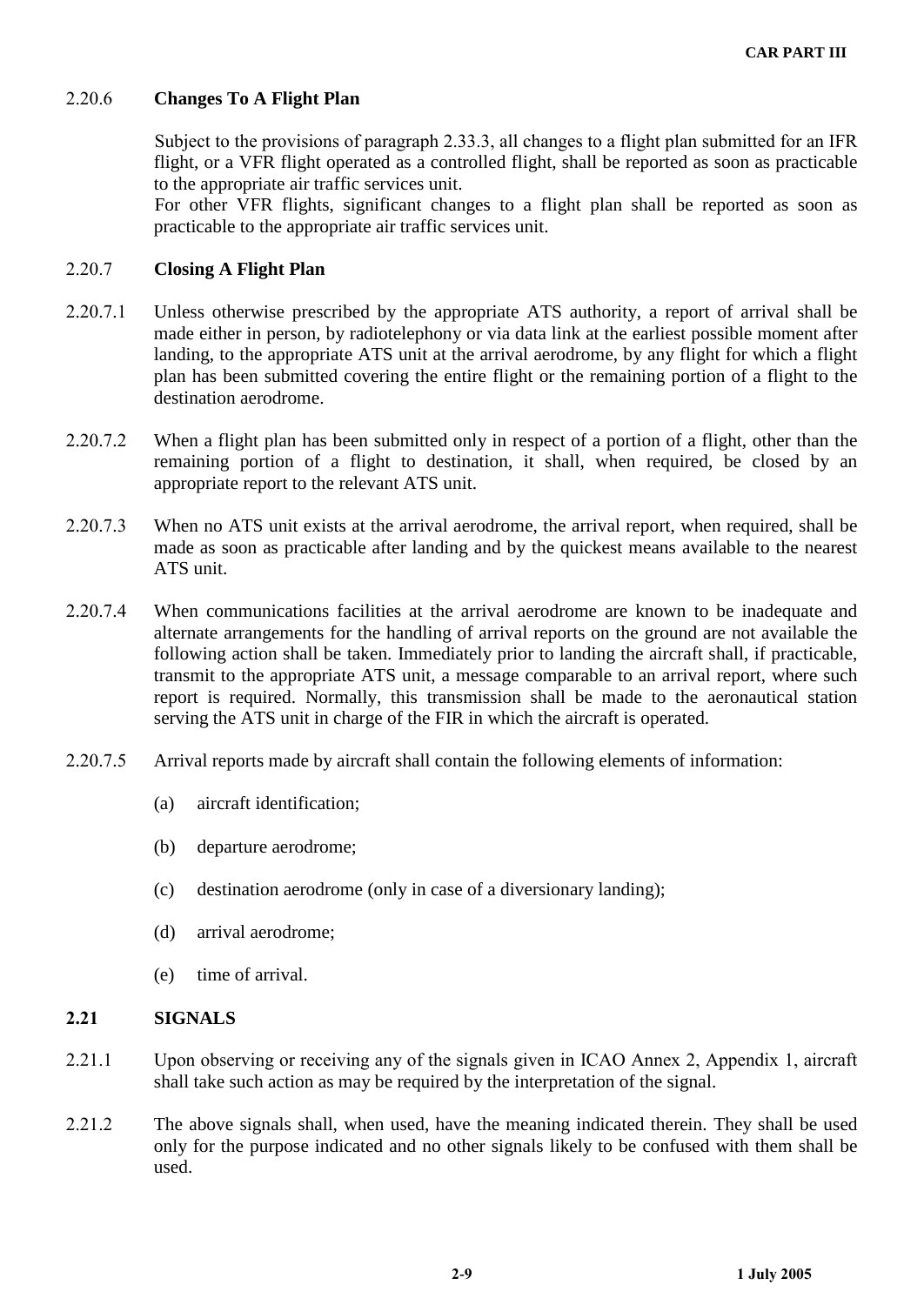# 2.22 **TIME**

- Co-ordinated Universal Time shall be used and shall be expressed in hours, and minutes and, when required, seconds of the 24 hour day beginning at midnight.
- 2.22.2 A time check shall be obtained prior to operating a controlled flight and at such other times during the flight as may be necessary.
- 2.22.3 Whenever time is utilized in the application of data link communications, it shall be accurate to within 1 second of  $UTC$ .

## **AIR TRAFFIC CONTROL SERVICE**

## .. **Air Traffic Control Clearances**

- 2.23.1.1 An air traffic control clearance shall be obtained prior to operating a controlled flight, or a portion of a flight as a controlled flight. Such clearance shall be requested through the submission of a flight plan to an Air Traffic Control unit.
- When an ATC clearance has been obtained, no pilot in command may deviate from that clearance, except in an emergency, unless he obtains an amended clearance. If a pilot is uncertain of the meaning of an ATC clearance, he shall immediately request clarification from ATC.
- 2.23.1.3 Except in an emergency, no person shall, in an area in which air traffic control is exercised, operate an aircraft contrary to an ATC instruction.
- 2.23.1.4 Each pilot in command who deviates, in an emergency, from an ATC clearance or instruction shall notify ATC of that deviation as soon as possible.
- 2.23.1.5 Whenever an aircraft has requested a clearance involving priority, a report explaining the necessity for such priority shall be submitted, if requested by the appropriate ATC unit.
- 2.23.1.6 An aircraft operated on a controlled aerodrome shall not taxi on the manoeuvring area without clearance from the aerodrome control tower and shall comply with any instructions given by that unit.
- 2.23.1.7 Each pilot in command who deviates from an ATC clearance or instruction, or any rule of this Part, shall upon the request of ATC or the GCAA, submit a detailed written report of that emergency deviation within 48 hours to the GCAA, P.O. Box 6558, Abu Dhabi.

# **Adherence To Flight Plan**

- 2.23.2.1 Except as provided in paragraphs 2.23.3 and 2.23.5 below, an aircraft shall adhere to the current flight plan or the applicable portion of a current flight plan submitted for a controlled flight unless a request for a change has been made and clearance obtained from the appropriate ATC facility, or unless an emergency situation arises which necessitates immediate action by the pilot in command, in which event as soon as circumstances permit, after such emergency authority is exercised, the appropriate ATC facility shall be notified of the action taken and that this action has been taken under emergency authority.
- 2.23.2.2 Unless specifically authorised for random routing by the GCAA and the appropriate ATS authority, or otherwise authorised or directed by the appropriate air traffic control unit, controlled flights shall, in so far as practicable: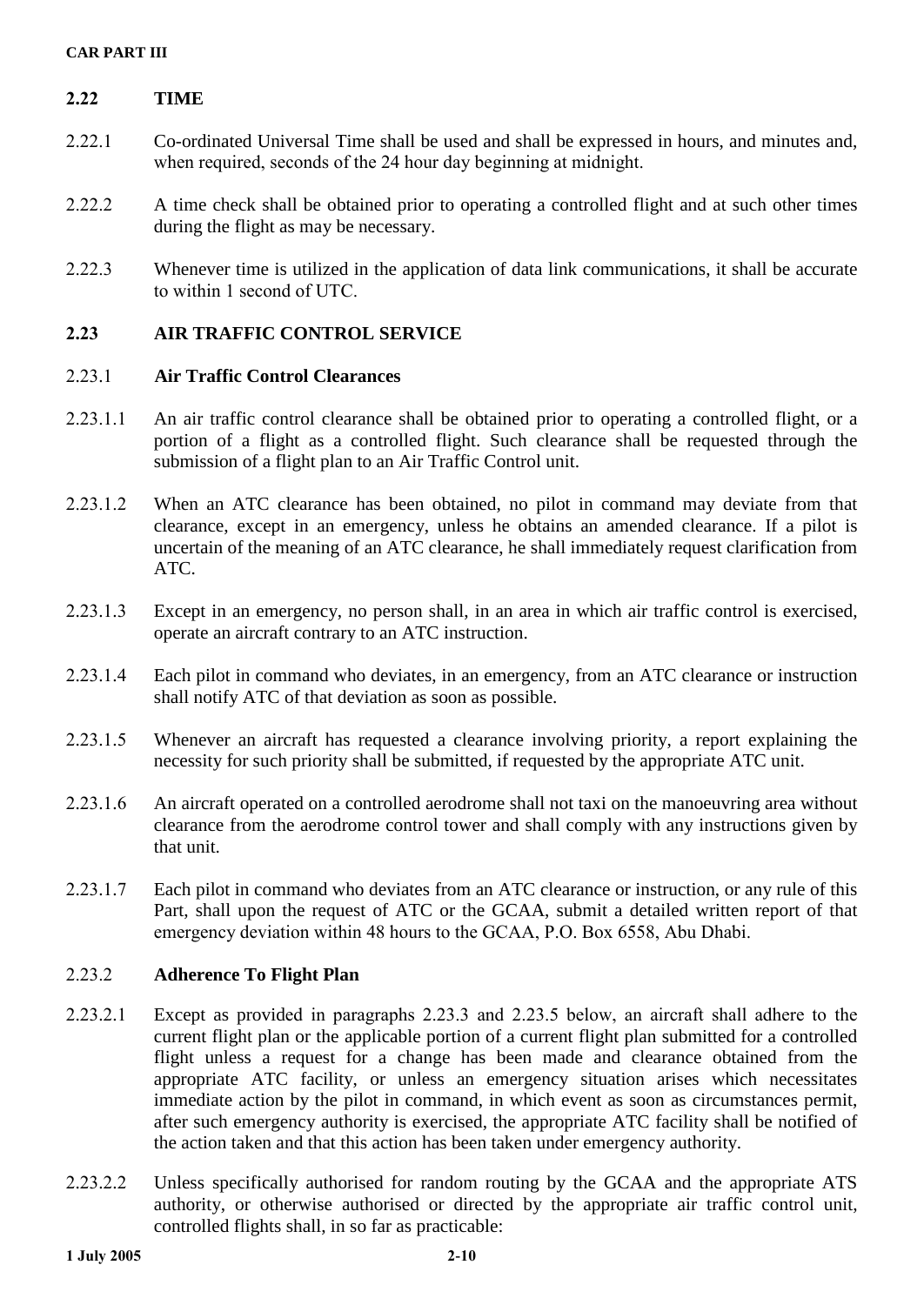- (a) when on an established ATS route, operate along the defined centre line of that route; or
- (b) when on any other route, operate directly between the navigation facilities and/or points defining that route.
- 2.23.2.3 Subject to the overriding requirement in paragraph 2.23.2.2 above, an aircraft operating along an ATS route segment defined by reference to very high frequency omni-directional radio ranges shall change over for its primary navigation guidance from the facility behind the aircraft to that ahead of it at, or as close as operationally feasible to, the change-over point, where established.
- 2.23.2.4 Deviation from the requirements in paragraph 2.23.2.2 shall be notified to the appropriate ATS unit

#### **Inadvertent Changes**

- 2.23.3.1 In the event that a controlled flight inadvertently deviates from its current flight plan, the following action shall be taken:
	- (a) Deviation from track: if the aircraft is off track, action shall be taken forthwith to adjust the heading of the aircraft to regain track as soon as practical.
	- (b) Variation in true airspeed: if the average true airspeed at cruising level between reporting points varies or is expected to vary by plus or minus 5 per cent of the true airspeed, from that given in the flight plan, the appropriate ATC unit shall be so informed.
	- (c) Change in time estimate: if the estimate for the next applicable reporting point, flight information region boundary or destination aerodrome, whichever comes first, is found to be in error in excess of three minutes from that notified to ATC, or such other period of time as prescribed by the appropriate ATS authority or on the basis of air navigation regional agreements, a revised estimated time shall be notified as soon as possible to the appropriate ATS unit.
- Additionally, when an ADS agreement is in place, the ATS unit shall be informed automatically via data link whenever changes occur beyond the threshold values stipulated by the ADS event contract.

#### **Intended Changes**

Requests for flight plan changes shall include information as indicated hereunder:

- (a) Change of cruising level. Aircraft identification, requested new cruising level and cruising speed at this level, and revised time estimates (when applicable) at subsequent flight information region boundaries.
- (b) Change of route (destination unchanged). Aircraft identification, flight rules, description of new route of flight including related flight plan data beginning with the position from which requested change of route is to commence, revised time estimates, and any other pertinent information.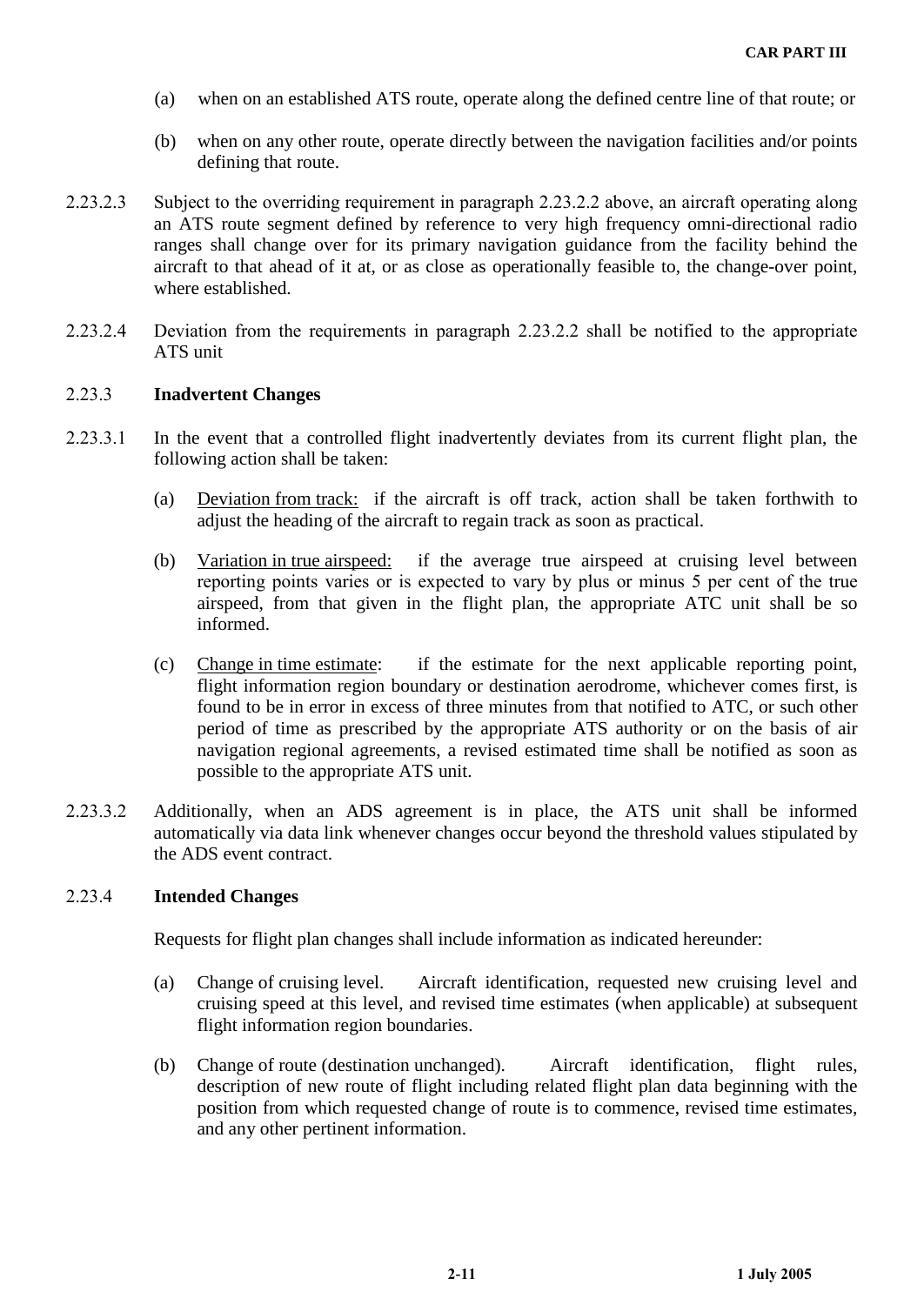(c) Change of route (change of destination). Aircraft identification, flight rules, description of revised route of flight to revised destination aerodrome including related flight plan data, beginning with the position from which requested change of route is to commence; revised time estimates, alternate aerodrome(s), and any other pertinent information.

# **Weather Deterioration Below VMC**

When it becomes evident that flight in VMC in accordance with its current flight plan will not be practicable, the pilot in command of an aircraft on a VFR flight operated as a controlled flight shall:

- (a) request an amended clearance enabling the aircraft to continue in VMC to destination or to an alternative aerodrome, or to leave the airspace within which an ATC clearance is required, or
- (b) if no clearance in accordance with subparagraph (a) above, can be obtained, continue to operate in VMC and notify the appropriate ATC unit of the action being taken either to leave the airspace concerned or to land at the nearest suitable aerodrome, or
- (c) if operated within a control zone, request authorization to operate as a Special VFR flight (refer to Chapter 3 of this Part and CAR-OPS 1.465 and CAR-OPS 3.465); and
- (d) request clearance to operate in accordance with the Instrument Flight Rules.

# **Position Reports**

- 2.23.6.1 All aircraft operating as a controlled flight shall maintain a constant listening watch on a radio station furnishing communications for the unit providing Flight Information Service in the FIR and, unless approved for datalink communications, file with that station information as to their position after the first thirty minutes of flight, and thereafter, every hour.
- 2.23.6.2 Unless exempted by the appropriate ATS authority or by the appropriate ATS unit under conditions specified by that authority, a controlled flight shall report to the appropriate ATS unit, as soon as possible, the time and level of passing each designated compulsory reporting point, together with any required information. Position reports shall similarly be made in relation to additional points when requested by the appropriate ATS unit. In the absence of designated reporting points, position reports shall be made at intervals prescribed by the appropriate ATS or specified by the appropriate ATS unit.
- 2.23.6.3 Controlled flights providing information to the appropriate ATS unit via data link communications shall only provide voice position reports when requested.

## **Termination Of Control**

A controlled flight shall, except when landing at a controlled aerodrome, advise the appropriate ATC unit as soon as it ceases to be subject to ATC service.

## **Communications**

An aircraft, operated as a controlled flight, shall maintain continuous air-ground voice communication watch (or SELCAL or similar automatic signalling device) on the appropriate communication channel of, and establish two-way communications as necessary with the ATS unit, except as may be prescribed by the appropriate ATS authority in respect of aircraft forming part of aerodrome traffic at a controlled aerodrome.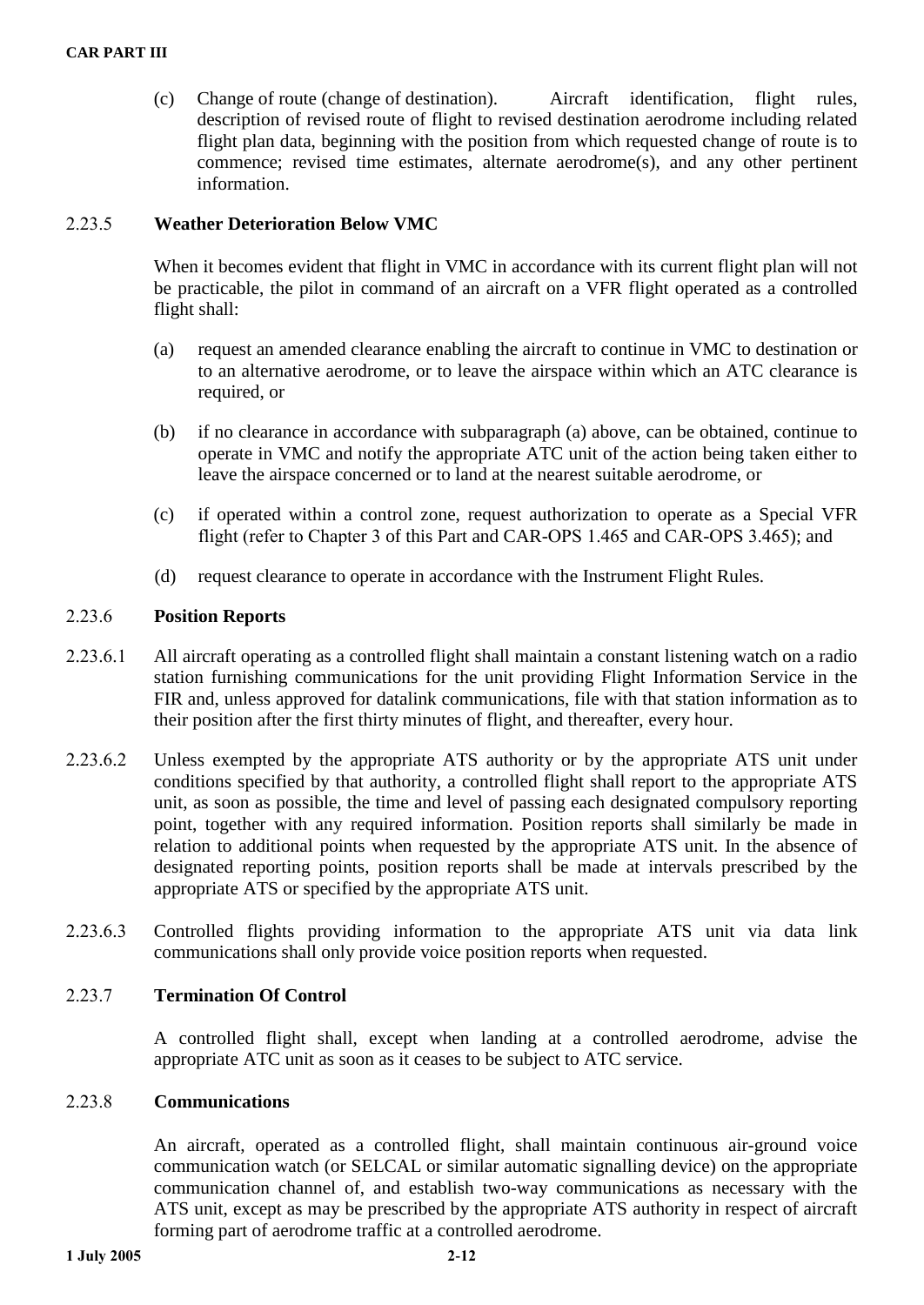## **Communication Failure**

Unless otherwise directed by ATC, a pilot who has experienced radio communication failure shall select aircraft transponder code 7600 and comply with the following:

- 2.23.9.1 VMC Conditions. If the failure occurs in visual meteorological conditions, or if VMC conditions are encountered after the failure, the aircraft shall:
	- (a) continue to fly in VMC;
	- (b) land at the nearest suitable aerodrome; and
	- (c) report its arrival by the most expeditious means to the appropriate ATC unit.
- 2.23.9.2 IMC Conditions. If the failure occurs in IMC, or if paragraph 2.23.8 above cannot be complied with, the aircraft shall:
	- (a) unless otherwise prescribed on the basis of regional air navigation agreement, maintain the last assigned speed and level, or minimum flight altitude if higher, for a period of 20 minutes following the aircraft's failure to report its position over a compulsory reporting point and thereafter adjust level and speed in accordance with the filed flight plan;
	- (b) proceed according to the current flight plan route to the appropriate designated navigation aid serving the destination aerodrome and, when required to ensure compliance with sub-paragraph (c) below, hold over this aid until commencement of descent.
	- (c) commence descent from the navigation aid specified in sub-paragraph (b) above, at, or as close as possible to, the expected approach time last received and acknowledged; or, if no expected approach time has been received at, or as close as possible to, the estimated time of arrival from the current flight plan.
	- (d) complete a normal instrument approach procedure as specified for the designated navigation aid.
	- (e) land, if possible within thirty minutes after the expected time of arrival specified in sub paragraph (c), above, or the last acknowledged expected approach time, whichever is later.
	- (f) if the clearance for the levels covers only part of the route, the aircraft is expected to maintain the last assigned and acknowledged cruising level(s) to the point(s) specified in the clearance and thereafter the cruising level(s) in the current flight plan.
	- (g) in addition to the procedures above, aircraft experiencing a radio failure whilst under radar control shall maintain the last assigned heading and level for a period of three minutes after which time the general procedures above apply.

#### **UNLAWFUL INTERFERENCE**

An aircraft, which is being subjected to unlawful interference, shall endeavour to notify the appropriate ATS unit of this fact, and significant circumstances associated therewith and any deviation from the current flight plan necessitated by the circumstances, in order to enable the ATS unit to give priority to the aircraft and to minimise conflict with other aircraft.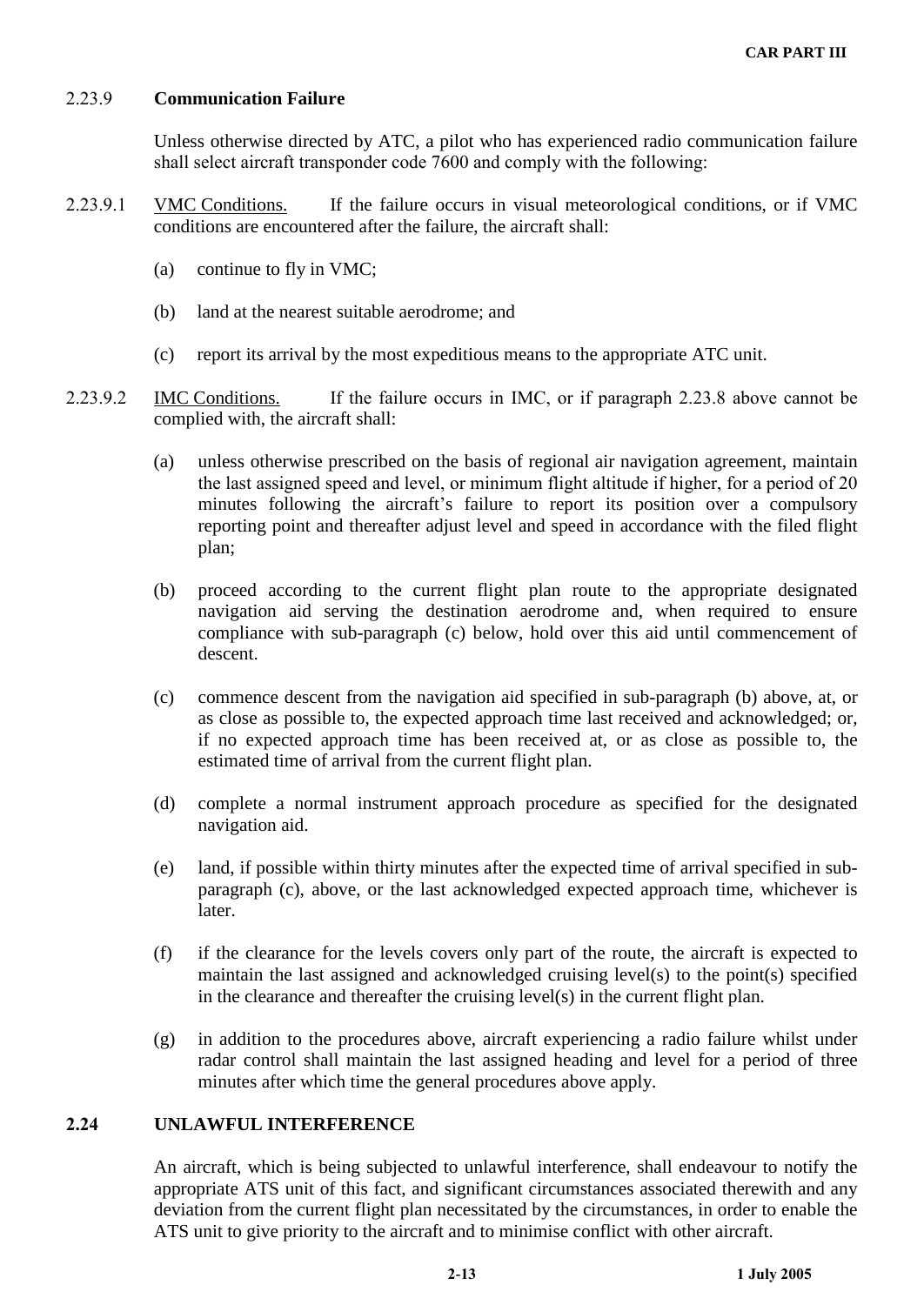# **INTERCEPTION**

The pilot in command of a civil aircraft, when intercepted, shall comply with the Standards in  $ICAO$  Annex 2, Appendix 1 and 2.

# **SPECIAL ALTIMETRY FOR REDUCED VERTICAL SEPARATION**

For flights in defined portions of airspace where, based on Regional Air Navigation Agreement, a vertical separation minimum (VSM) of  $300m$  (1000 ft) is applied above FL 290, an aeroplane:

- (a) shall be provided with equipment which is capable of:
	- $(i)$  indicating to the flight crew the flight level being flown;
	- automatically maintaining a selected flight level;
	- () providing an alert to the flight crew when a deviation occurs from the selected flight level. The threshold for the alert shall not exceed 300 ft;
	- automatically reporting pressure altitude; and
- (b) shall be authorized by the GCAA for operations in the airspace concerned.

# **WEATHER REPORTS**

- 2.27.1 Whenever a person operating an aircraft under this Chapter is required to use a weather report or forecast, that person shall use that of the official Meteorological Services Office of the Emirates FIR, or a source approved by the GCAA. However, for operations under VFR, the pilot-in-command may, if such a report is not available, use weather information based on that pilot's own observations or on those of other persons competent to supply appropriate observations.
- 2.27.2 For the purposes of paragraph 2.27.1 above, weather observations made and furnished to pilots to conduct IFR operations at an airport shall be taken at the airport where those IFR operations are conducted, unless the GCAA issues operations specifications allowing the use of weather observations taken at a location not at the airport where the IFR operations are conducted.

## **CIVIL AIRCRAFT SONIC BOOM**

Unless otherwise authorized by the GCAA, no person shall operate a civil aircraft in the United Arab Emirates at a true flight mach number greater than 1.

# **COMMUNICATION & NAVIGATION EQUIPMENT**

- 2.29.1 The requirements for the carriage of SSR transponders in the Emirates FIR are as follows:
	- (a) All IFR flights: Mode A, and Mode C.
	- (b) VFR flights in Class C airspace: Mode A, and Mode C.
	- (c) VFR flights in Class D airspace: Mode A.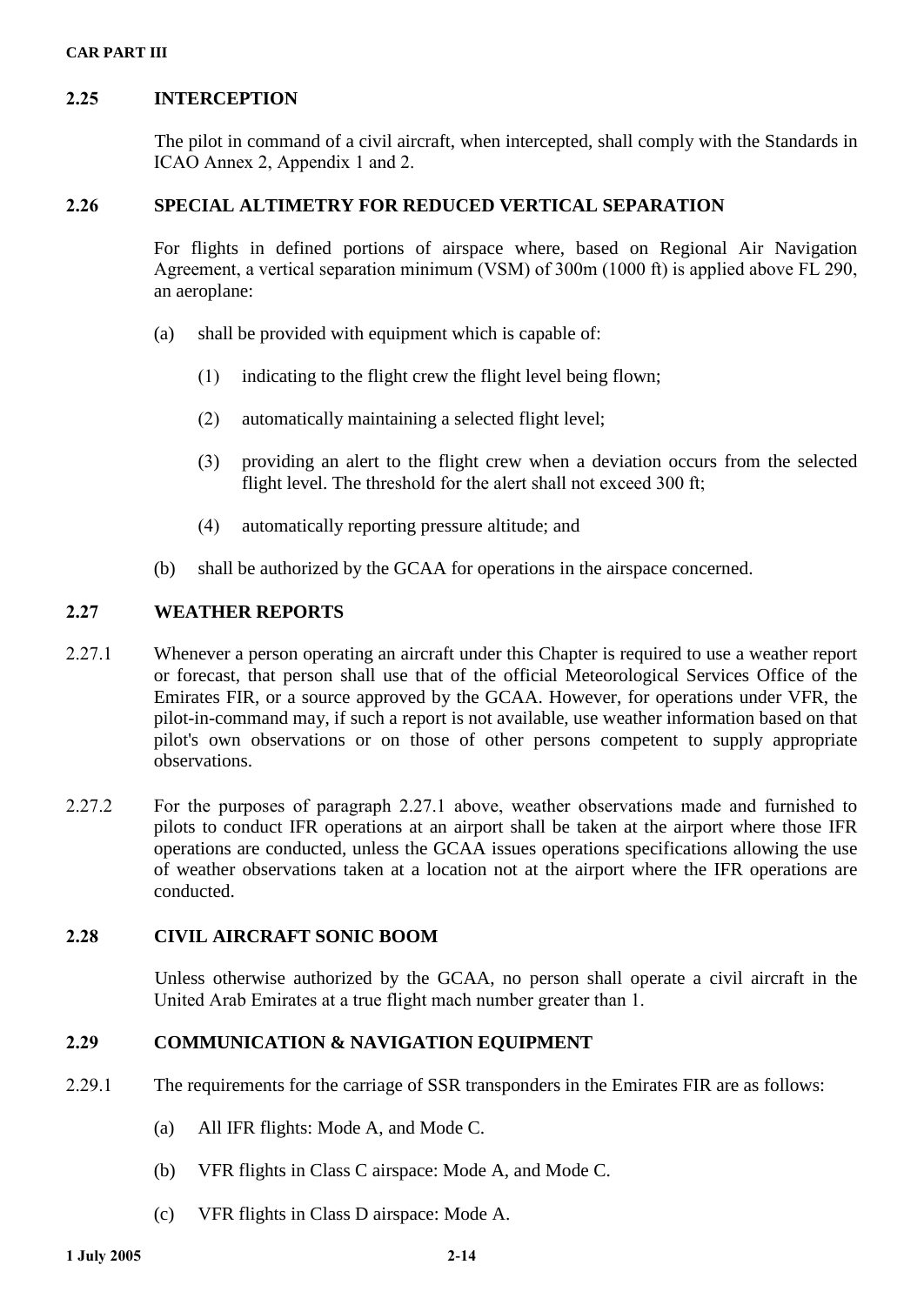- (d) VFR flights at night operating in Class E & G airspace: Mode A.
- Exemptions from the above requirements for the carriage of SSR transponders within the Emirates FIR may be granted by the GCAA.

#### **ALTIMETER SETTING PROCEDURES**

The altimeter setting procedures generally conform to those contained in ICAO PANS-OPS (Doc 8168) Volume 1, Part VI, with the following differences:

- (a) Transition altitude is fixed at  $13000$  feet for the entire Emirates FIR; and
- (b) Transition level is fixed at FL  $150$  for the entire Emirates FIR.